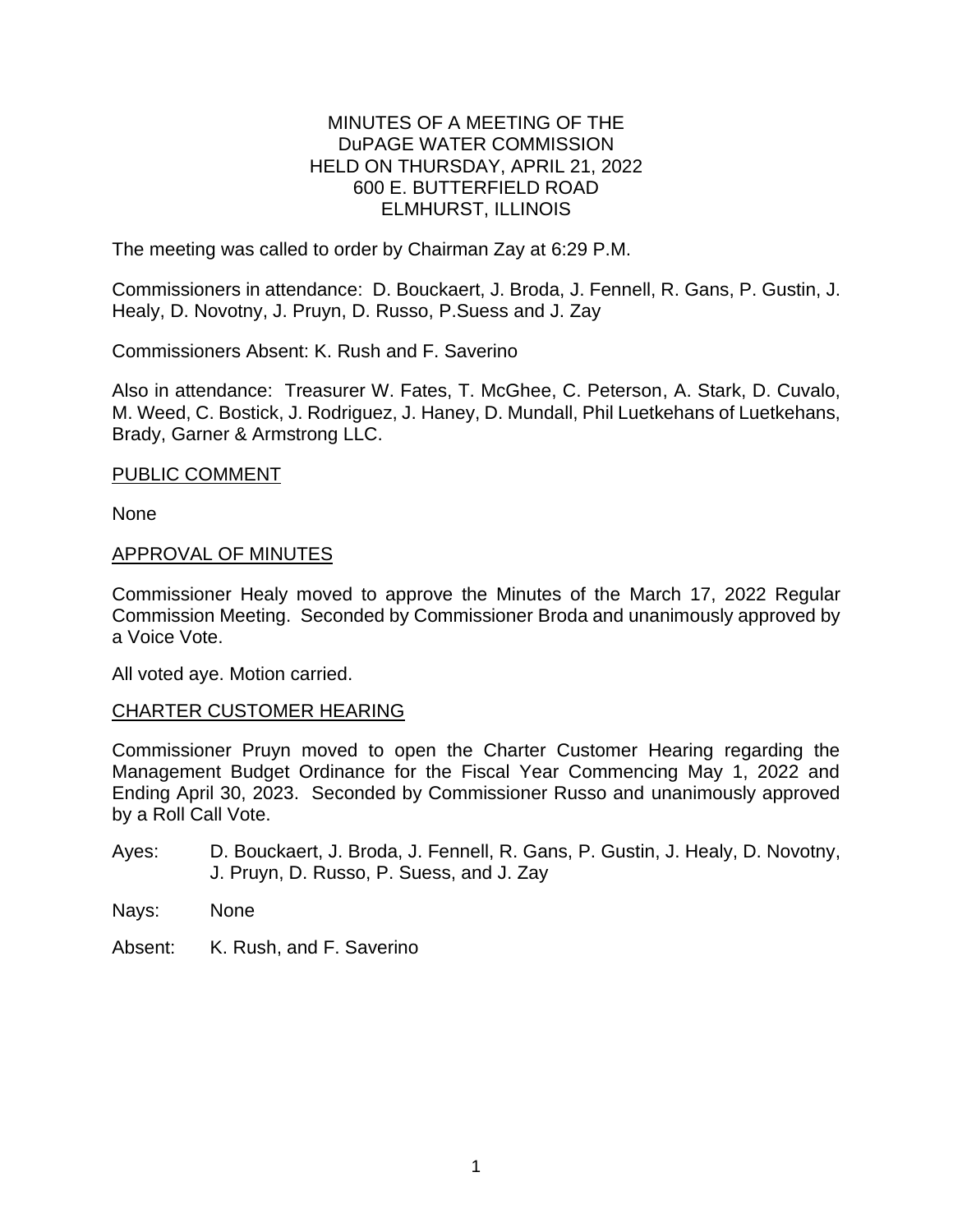With no further comments, Commissioner Broda moved to close the Charter Customer Hearing regarding the Management Budget Ordinance for the Fiscal Year Commencing May 1, 2022 and Ending April 30, 2023. Seconded by Commissioner Russo and unanimously approved by a Roll Call Vote.

- Ayes: D. Bouckaert, J. Broda, J. Fennell, R. Gans, P. Gustin, J. Healy, D. Novotny, J. Pruyn, D. Russo, P. Suess, and J. Zay
- Nays: None

Absent: K. Rush, and F. Saverino

# PUBLIC HEARING

Commissioner Suess moved to open the Public Hearing regarding the Annual Budget and Appropriation Ordinance for the Fiscal Year Commencing May 1, 2022 and Ending April 30, 2023. Seconded by Commissioner Fennell and unanimously approved by a Roll Call Vote.

Ayes: D. Bouckaert, J. Broda, J. Fennell, R. Gans, P. Gustin, J. Healy, D. Novotny, J. Pruyn, D. Russo, P. Suess, and J. Zay

Nays: None

Absent: K. Rush, and F. Saverino

Commissioner Suess moved to close the Public Hearing regarding the Annual Budget and Appropriation Ordinance for the Fiscal Year Commencing May 1, 2022 and Ending April 30, 2023. Seconded by Commissioner Russo and unanimously approved by a Roll Call Vote.

Ayes: D. Bouckaert, J. Broda, J. Fennell, R. Gans, P. Gustin, J. Healy, D. Novotny, J. Pruyn, D. Russo, P. Suess, and J. Zay

Nays: None

Absent: K. Rush, and F. Saverino

# TREASURER'S REPORT

Treasurer Fates presented the March 2022 Treasurer's Report consisting of 13 pages with pages 1 and 2 containing a brief summary of the report.

Treasurer Fates pointed out the \$216.2 million of cash and investments on page 4, which reflected a decrease of about \$0.3 million from the previous month. Treasurer Fates also pointed out the schedule of investments on pages 5 through 11 totaling \$178.8 million and the market yield on the total portfolio showed 0.96% which is up slightly from the prior month. On page 12, the statement of cash flows showed an increase in cash and investments by about \$5.5 million and operating activities increased by approximately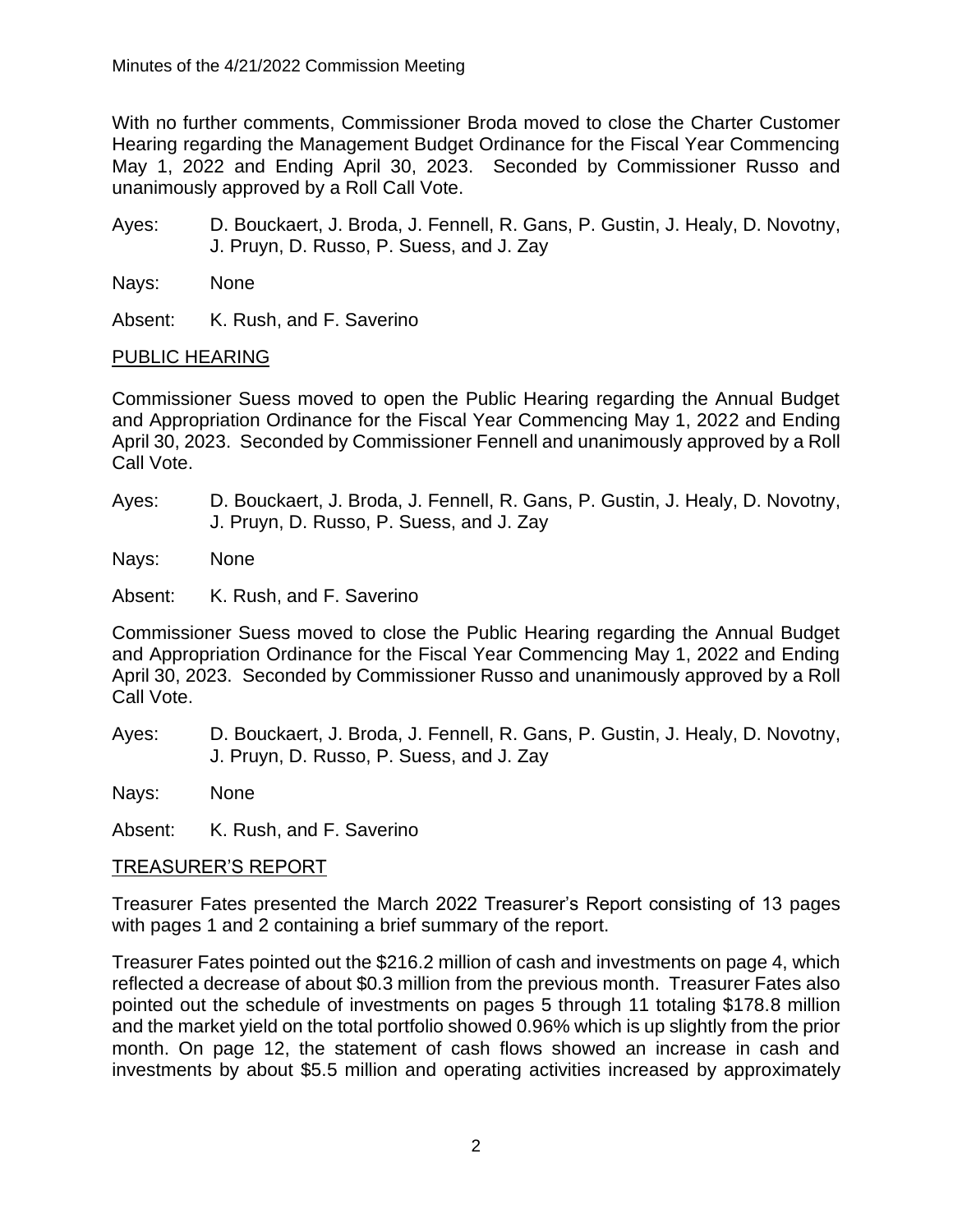\$3.6 million. On page 13, the monthly cash/operating report showed that the Commission has met all recommended reserve balances.

Commissioner Russo moved to accept the March 2022 Treasurer's Report. Seconded by Commissioner Broda, unanimously approved by a Roll Call vote.

Ayes: D. Bouckaert, J. Broda, J. Fennell, R. Gans, P. Gustin, J. Healy, D. Novotny, J. Pruyn, D. Russo, P. Suess, and J. Zay

Nays: None

Absent: K. Rush, and F. Saverino

# COMMITTEE REPORTS

**Finance Committee** report by Commissioner Suess.

- Item 1: Ordinance No. O-1-22: An Ordinance Approving and Adopting an Annual Management Budget for the Fiscal Year Commencing May 1, 2022 and Ending April 30, 2023.
- Item 2: Ordinance No. O-2-22: An Ordinance Establishing Fixed Costs to be Payable by Each Contract Customer for the Fiscal Year Commencing May 1, 2022 and Ending April 30, 2023 (\$0.00)
- Item 3: Ordinance No. O-3-22: An Ordinance Approving and Adopting the Annual Budget and Appropriation Ordinance for the Fiscal Year Commencing May 1, 2022 and Ending April 30, 2023
- Item 4: Request for Board Action: Authorizing the Transfer of Funds from the General Account to the Long-Term Water Capital Reserve Accounts.

Commissioner Suess moved to adopt item numbers 1 through 4 under the Finance Report section of the Agenda in a single group pursuant to the Omnibus Vote Procedures. Seconded by Commissioner Russo.

- Ayes: D. Bouckaert, J. Broda, J. Fennell, R. Gans, P. Gustin, J. Healy, D. Novotny, J. Pruyn, D. Russo, P. Suess, and J. Zay
- Nays: None
- Absent: K. Rush, and F. Saverino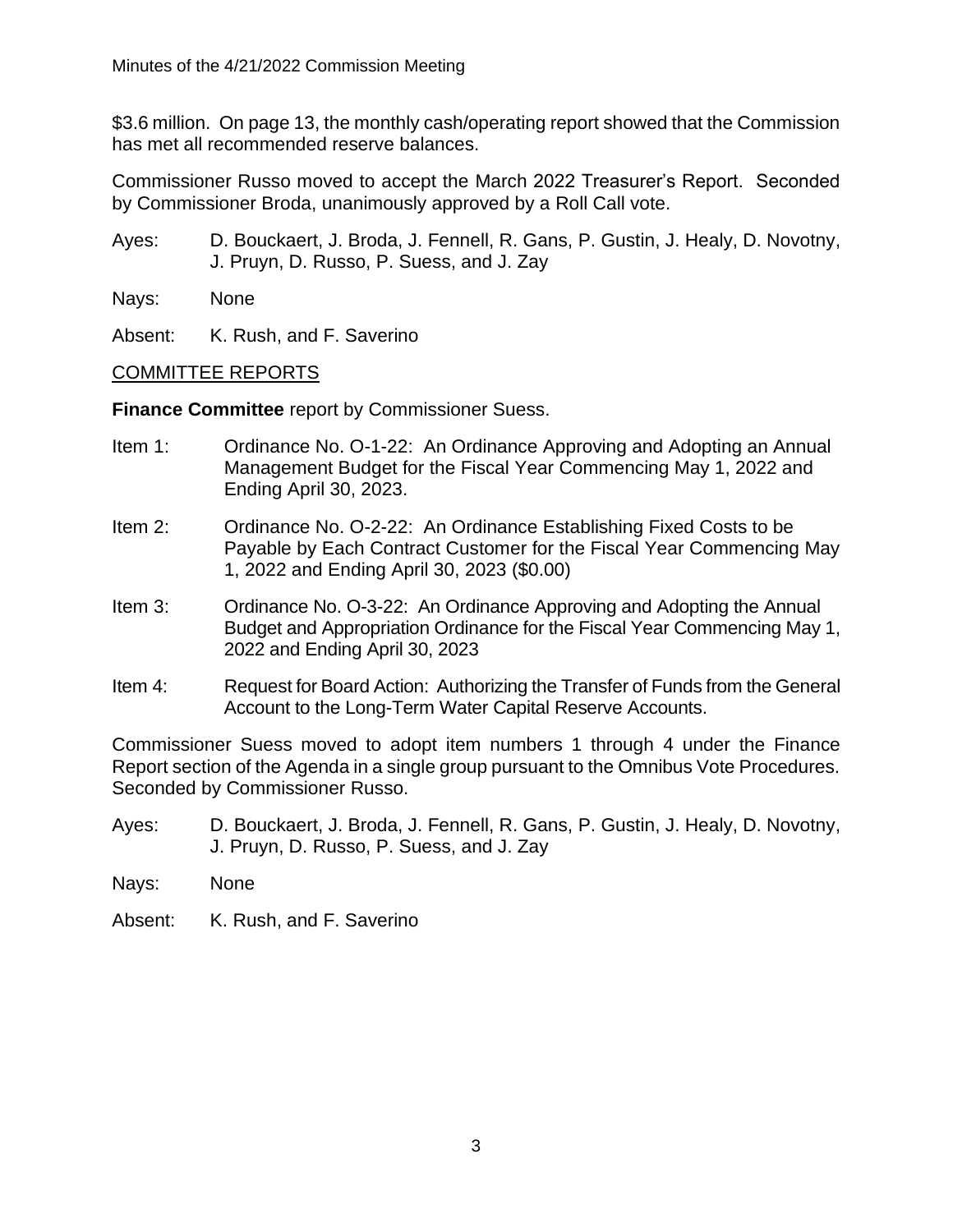**Administration Committee r**eport by Commissioner Healy.

Item 1: R-23-22: A Resolution Suspending the Purchasing Procedures and Authorizing the Execution of a Consulting Agreement with IT Savvy LLC for IT Cyber Security Services at the April 21, 2022 DuPage Water Commission Meeting, in the amount of \$141,672.85.

Commissioner Healy moved, seconded by Commissioner Gustin, approved by a unanimous Roll Call vote.

- Ayes: D. Bouckaert, J. Broda, J. Fennell, R. Gans, P. Gustin, J. Healy, D. Novotny, J. Pruyn, D. Russo, P. Suess, and J. Zay
- Nays: None
- Absent: K. Rush, and F. Saverino

# **Engineering & Construction Committee** report by Commissioner Fennell.

- Item1: R-24-22: A Resolution Awarding a Contract for the Construction of the SCADA Replacement Project (Contract PSD-9/21) at the April 21, 2022 DuPage Water Commission meeting for Baxter & Woodman/Boller Construction at a cost of \$16,443,000.00.
- Item 2: R-25-22: A Resolution Approving and Ratifying Task Order 5 Under a Master Contract with De Las Casas CP, LLC at the April 21, 2022 DuPage Water Commission meeting. Task Order No. 5 at a not-to-exceed cost of \$51,288.00.
- Item 3: R-26-22: A Resolution Approving and Ratifying Task Order 3 Under a Master Contract with Northern Inspection Services, LLC at the April 21, 2022 DuPage Water Commission meeting. Task Order No. 3, at a not-to-exceed cost of \$54,000.00.
- Item 4: R-27-22: A Resolution Approving and Ratifying Certain Work Authorization Orders Under Quick Response Contract QR-12/21 at the April 21, 2022 DuPage Water Commission meeting. Task Order No. 009 for Rossi Contractors, Inc., at an estimated Cost of \$55,000.00.
- Item 5: R-28-22: A Resolution Approving a Second Amendment to Task Order No. 1 Under a Master Contract with Carollo Engineers, at a not to exceed cost of \$768,350.00.
- Item 6: R-29-22: A Resolution Approving and Ratifying Task Order 5 Under a Master Contract with Strand Associates at the April 21, 2022 DuPage Water Commission meeting, at a not to exceed cost of \$896,400.00.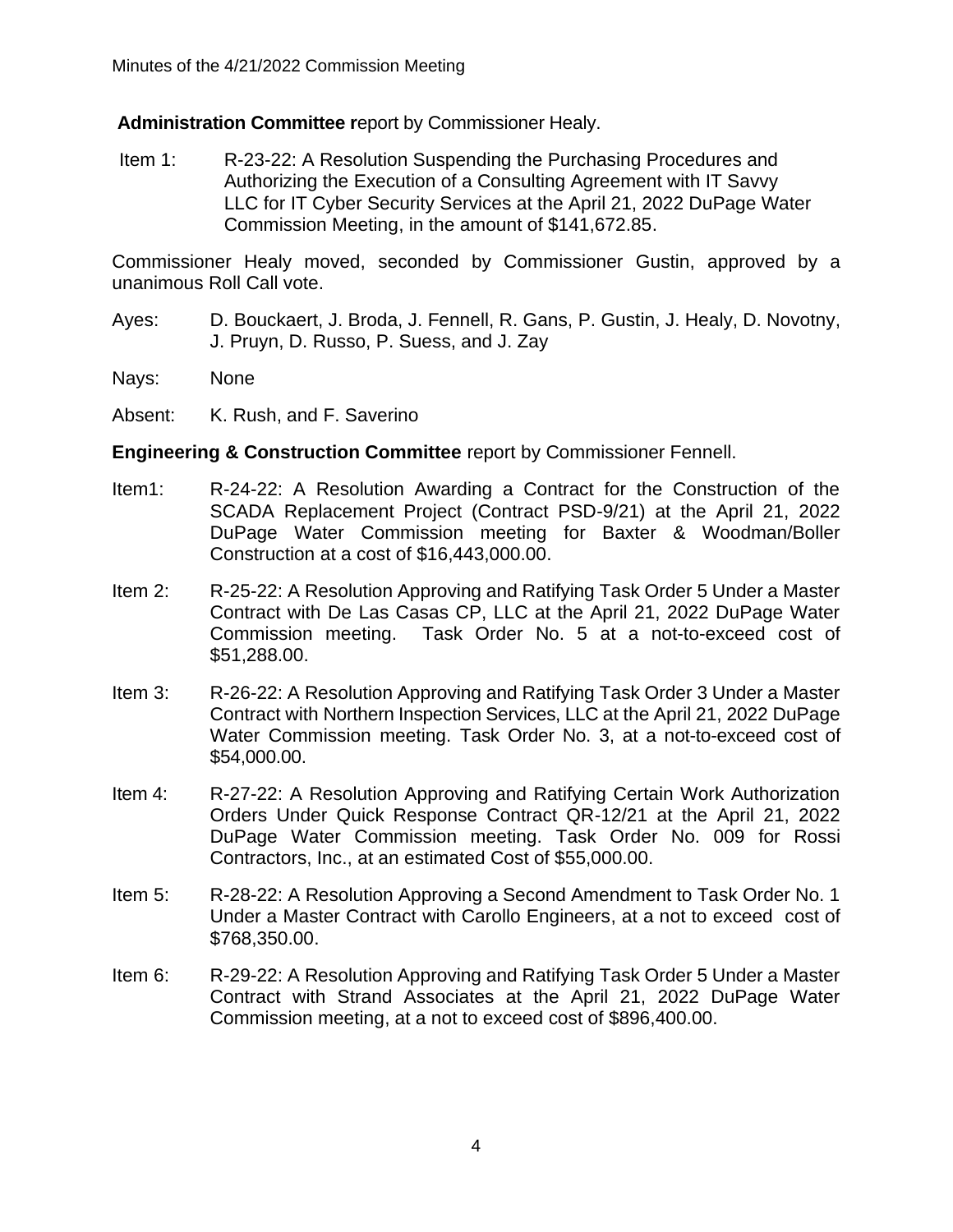Commissioner Fennell noted that a detailed presentation regarding the SCADA system had been made at the Engineering and Construction Committee meeting. Chairman Zay then directed staff to forward it on to the Commissioners for their information.

Commissioner Fennell then moved to adopt item numbers 1 through 6 under the Engineering & Construction Report section of the Agenda in a single group pursuant to the Omnibus Vote Procedures. Seconded by Commissioner Bouckaert and unanimously approved by a Roll Call Vote.

Ayes: D. Bouckaert, J. Broda, J. Fennell, R. Gans, P. Gustin, J. Healy, D. Novotny, J. Pruyn, D. Russo, P. Suess, and J. Zay

Nays: None

Absent: K. Rush, and F. Saverino

#### ACCOUNTS PAYABLE

Commissioner Gustin moved to approve the Accounts Payable in the amount of \$8,550,408.34 subject to submission of all contractually required documentation, for invoices that have been received and to approve the Accounts Payable in the amount of \$1,187,425.00 subject to submission of all contractually required documentation, for invoices that have not yet been received but have been estimated. Seconded by Commissioner Russo and unanimously approved by a Roll Call Vote.

- Ayes: D. Bouckaert, J. Broda, J. Fennell, R. Gans, P. Gustin, J. Healy, D. Novotny, J. Pruyn, D. Russo, P. Suess, and J. Zay
- Nays: None

Absent: K. Rush, and F. Saverino

# CHAIRMAN'S REPORT

Chairman Zay reminded everyone to please file their Statement of Economic Interest, the deadline is May 2, 2022 to avoid a fine.

Chairman Zay went on to welcome Paul May, new General Manager, and is looking forward to collaborating on many new and exciting projects.

# OLD BUSINESS

Commissioner Suess asked for a status update on Oak Brook. General Manager May responded that we are moving forward with them, and working towards resolving scheduling constraints. The Commission is working with Oak Brook on a wheeling draft agreement, which is currently in legal review.

Commissioner Gustin welcomed General Manager May and then asked for an update on Montgomery, Oswego and Yorkville. General Manager May informed the Commission that the Village Managers from Montgomery, Oswego and Yorkville will be visiting the Commission on Monday afternoon for a tour and a brief meeting. Communication will be